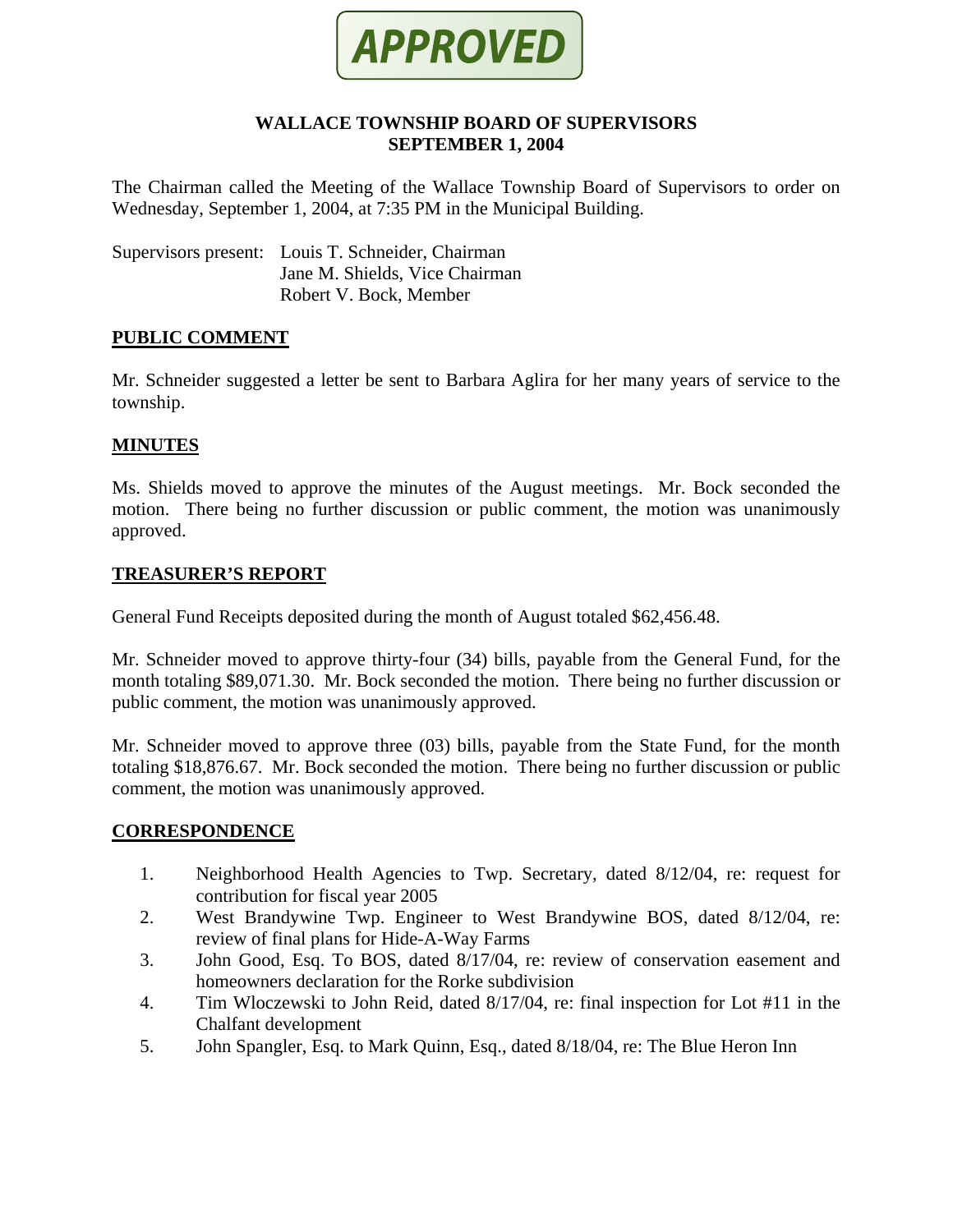- 6. Black Dog Assoc. to Twp. Secretary, dated 8/18/04, re: review of sketch plan for the Louderback tract
- 7. Aqua PA to BOS, dated 8/19/04, re: relinquishing of permits for the Cornog project
- 8. Castle Valley Consultants to Twp. Solicitor, dated 8/20/04, re: inspection of Chalfant development for purposes of escrow funds
- 9. Chester County Conservation District to William Harple, dated 8/23/04, re: review of E&S plan
- 10. GenTerra Corp. to BOS, dated 8/23/04, re: request for extension for review of Old Orchard subdivision plans
- 11. Black Dog Assoc, to Twp. Secretary, dated 8/24/04, re: follow-up for review of sketch plan for Louderback tract
- 12. Castle Valley Consultants to Twp. Secretary, dated 8/25/04, re: inspection of Steepleview site for E&S control measures
- 13. WTMUA to Twp. Secretary, dated 8/25/04, re: notice of Hankin withdraw of planning modules
- 14. Dan Shoemaker to Hankin, dated 8/25/04, re: notice of Hankin withdraw of planning modules
- 15. Twp. Solicitor to Madison Bank, dated 8/27/04, re: Chalfant subdivision escrow
- 16. DEP to Aqua PA, dated 8/30/04, re: relinquishment of permits relating to the Cornog project
- 17. Uwchlan Ambulance Corps. to BOS, dated 8/31/04, re: proposed 2005 budget
- 18. Downingtown Area Senior Center to BOS, re: thank you letter for contribution

## **ZONING REPORT**

Tim Wloczewski reported that eight (8) new building permits were approved for the month of July as follows:

#02-80 – 30 Wycombe Road (Deck/Permits)

- #04-54 1511 Creek Road (House)
- #04-60 170 Fairview Road (Demolition)
- $\text{\#04-61} 4$  Peters Lane (House)
- #04-62 30 Steepleview Drive (House)
- #04-63 231 Fairview Road (Shed)
- #04-64 90 Sycamore Lane (Shed)
- #04-65 251 Barneston Road (Barn Renovations)

The equitable owners of Lot #11, 30 Wycombe Road, have requested a Use and Occupancy Permit to be issued to them to occupy their new home after a two-year time span for construction. An escrow account must be established in the amount of \$5,457.00 for completion of code violation items discovered during a final inspection on July 23, 2004, which currently have not been corrected. Additionally, a Use and Occupancy Permit can only be issued to Chalfant St. Giles, Inc. and the new owners are seeking a court order to occupy their dwelling if John Reid cannot be found or fails to respond to notices sent to him.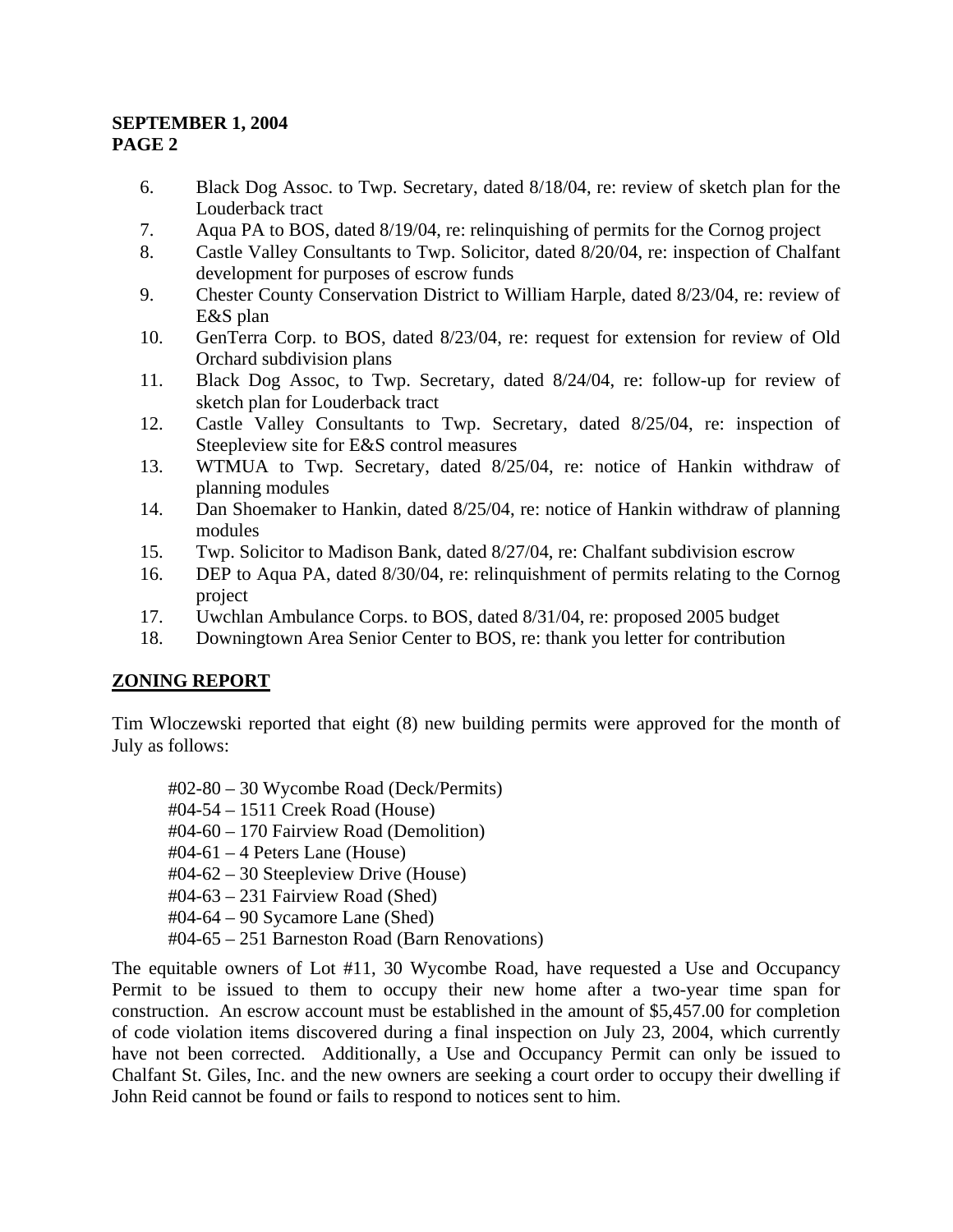An unauthorized timbering project was found at 20 Indian Run Road and approximately 18 poplar trees and a few hardwood trees were removed from the property without submitting required timbering plans or notifying the township. After meeting with current homeowners, all operations ceased and E&S control measures were installed at all disturbed areas. No future timbering will be done without township approval.

An inspection of the Blue Heron Inn was performed on August 26, 2004 for possible building and safety code violations. The inspection was required after the current establishment owner, Mrs. Joanne Ransing, expanded the use of the existing commercial structure without inspections and approval from the township. The Kitchen, Bar, and Bar Seating Area are currently the only approved use and the main dining room areas were to be renovated and inspected at a later date. During the inspection, several code violations were observed to include faulty electrical wiring in basement, emergency egress and fire code infractions, non-ADA compliant bathrooms, and open sewer lines in Kitchen area. Proceedings are ongoing to resolve issues pertaining to compliance with all 2000 Code Requirements.

Bryan McDonaugh inquired as to whether or not the escrow release has been received for the Chalfant development and what work will be done. Mr. Wloczewski stated it has not, we are still waiting on the bank to release the funds and the work to be completed is site improvements. Mr. McDonaugh further asked whether or not this work would be bid out. Mr. Wloczewski stated that it would not since this is not township money.

Mr. McGrew stated that he received a call from Pat Corry regarding a shared well on his property. Mr. Wloczewski stated that he received the same call and advised Mr. Corry that the codes require wells and septic systems to be independent.

## **POLICE REPORT**

Chief Kocsi reported that for the month of August the activity report is as follows: 91 investigations; 110 traffic citations; 41 traffic warnings; 1 traffic accidents; 2 criminal arrests and 2 summary arrests.

There have been four theft out of vehicle incidents recently reported. In all of the incidents the vehicles were left unlocked. Please remember to lock your vehicles regardless of whether they are in your driveway or not.

Two juveniles were arrested for damaging the benches in Wagenseller Park. Both juveniles are going before the Youth Aid Panel and will be recommended for community service to fix the benches. Ed Smith has agreed to oversee the refurbishing project.

The BRP has been notified that they were awarded two more grants. One grant is from Senator Rafferty in the amount of \$26,360 to purchase and equip a vehicle for the newly formed Regional Accident Reconstruction Team. The second grant is from State Representative Curt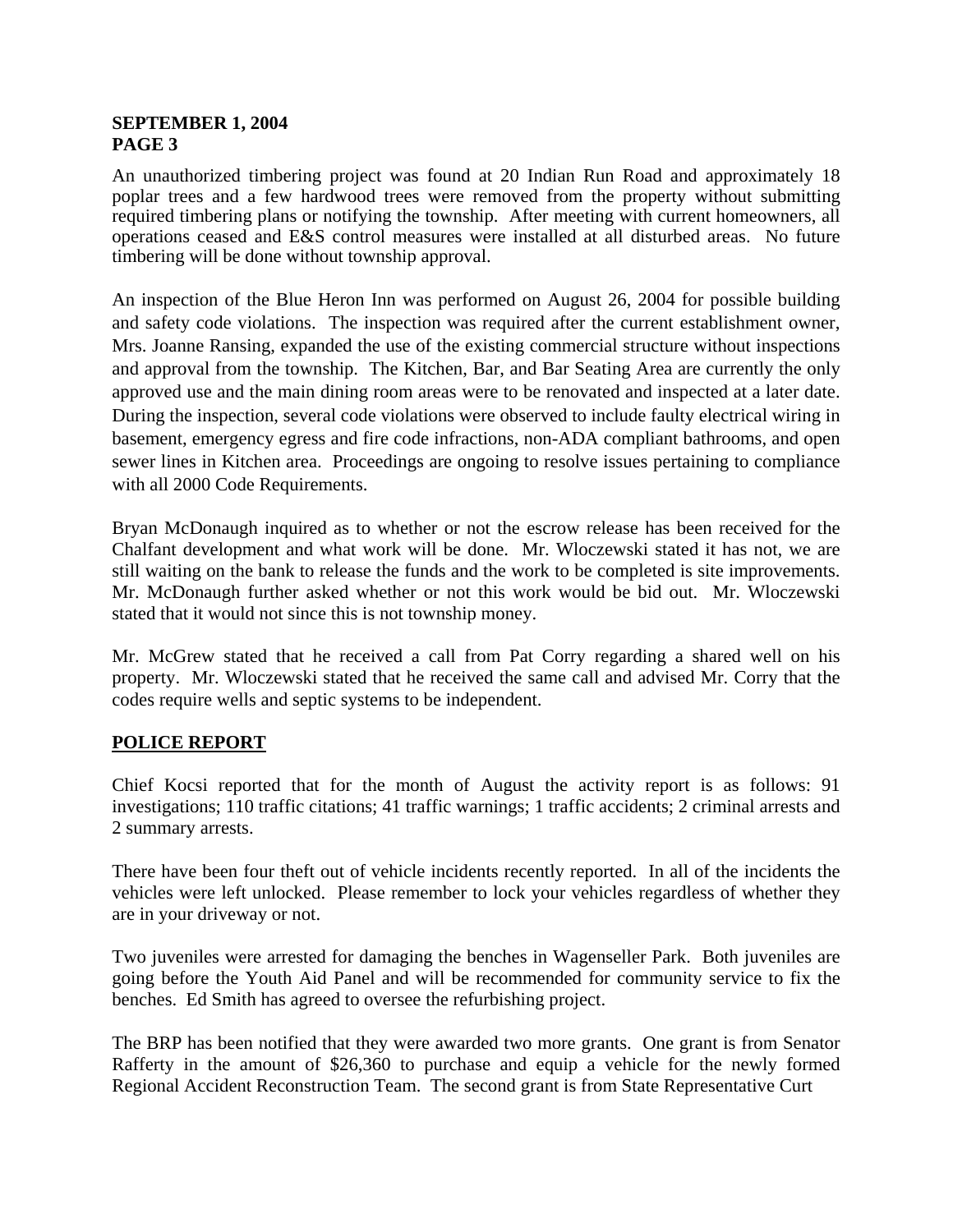Schroder in the amount of \$10,000 to help purchase and install some of the laptop computers in the police vehicles.

The Regional Director for Care Link, Inc. and myself have authored a letter which was sent out to the residents along Marty Close and the 100 block of Indiantown Road. Due to the recent incidents involving a resident from the home and his contact with some of the homeowners, we felt in necessary to educate the residents about the Care Link facility, its residents and procedures.

### **HISTORICAL COMMISSION**

Jaci Nicely reported there were approximately 143 people who attended the town walk. They have received very positive feedback about the tour. Nothing further to report.

## **PARK BOARD**

Rob Bebee reported that the Board has been having its first E-meeting. They are in the process of getting ready for Halloween.

Jim Lauckner has volunteered to be the point person for one of the park projects and he may be willing to do the other. Mr. Schneider stated that the Supervisors have been in contact with Evergreen Landscape Associates regarding the status of the park projects and they have been advised that Evergreen is a little behind but are hoping to have a meeting in October to discuss the projects.

Mr. Bock inquired as to the status of the questionnaire. Mr. Bebee stated that he believes they have been tallied but the report has not been finished. He will check on status.

Bryan McDonaugh inquired into the status of restrooms being installed at Wagenseller Park. Mr. Bebee stated that this item is on the list for the Long Range Planning Committee to consider.

Mr. Schneider stated that Blue Grass concert was another well attended event and he asked Mr. Bebee if he sends letters of thanks to the bands who perform. Mr. Bebee stated that he does not send formal letters but does send them emails. Mr. Schneider requested that he would like to see something more formal on township letterhead if possible.

#### **PLANNING COMMISSION**

Skip McGrew stated that the Planning Commission has not had a meeting and therefore has no report. One issue is a piece of correspondence received from Jim Baker of Black Dog Assoc. requesting a meeting with township engineer outside of the regular commission meeting. Craig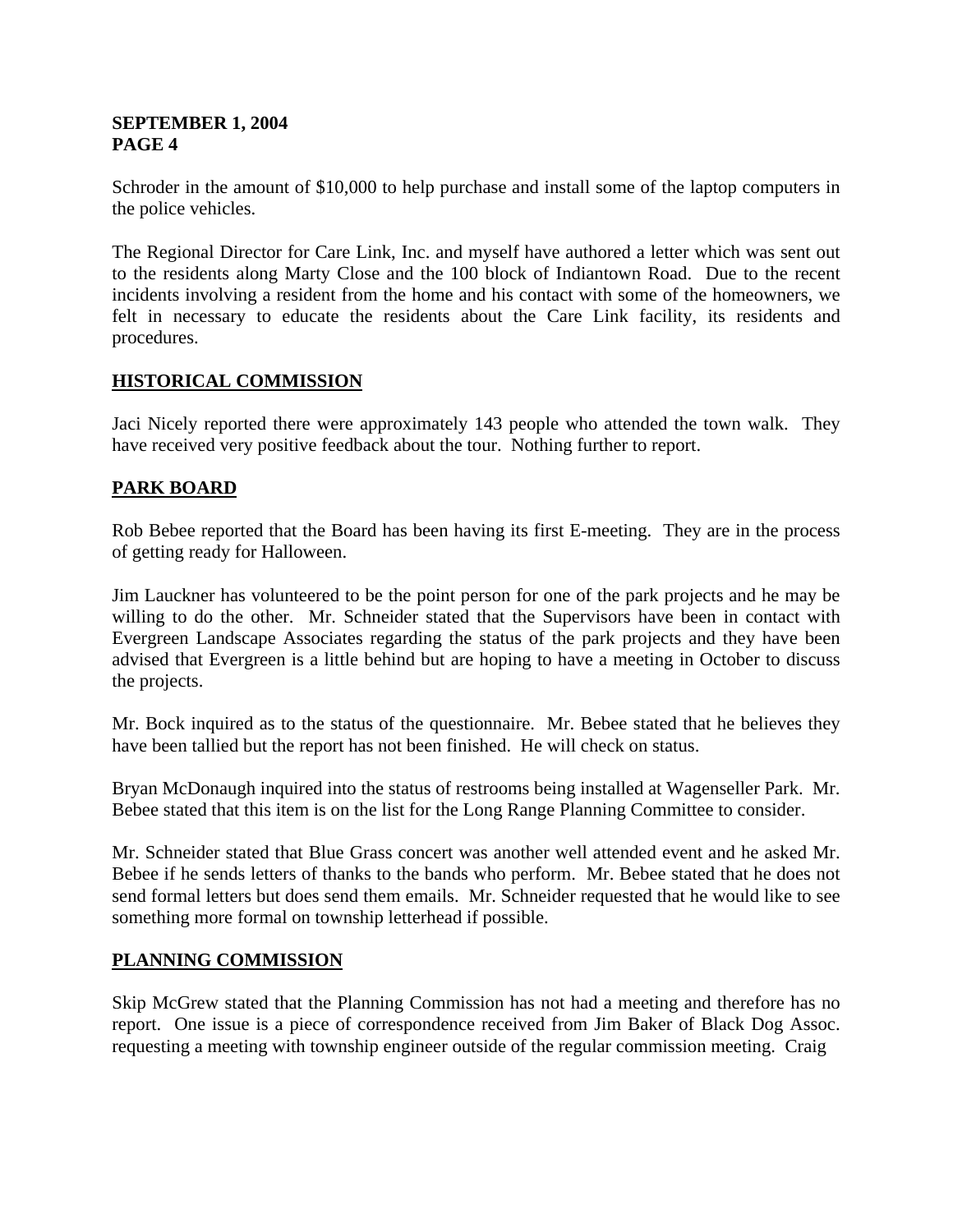Kologie stated that he has spoken to the township secretary regarding this matter and has decided that he would prefer not to hold such a meeting and to have all issues discussed with the Planning Commission present.

# **VILLAGE TASK FORCE**

Bryan McDonaugh reported that they are still awaiting a response from the state setting the historical boundaries. John Miller has sent emails trying to check on the status but has not received a response. Mr. Schneider stated that if the Task Force continues to receive no response to advise the Board and they will write a letter requesting the information.

### **SUBDIVISIONS**

- 1.  $\#04-1 Old$  Orchard Estates extended to 9/15/04.
- 2. #04-2 Edgemoor Run (Bernard) Reaffirmation of plan approval
- 3. #04-3 Brandywine Hill (Wheeler)

### **OLD BUSINESS**

Mr. Schneider stated that the final stages of the agreement with PSW are in the works. Brandywine Conservancy will be holding an easement stating that no water plant will be built at Cornog. An agreement will also be put in place with Downingtown MUA for water withdrawal.

Mr. Schneider provided an update on the Elverson Ambulance issue. He stated that a meeting was held last week wherein 10 municipalities have engaged services from the Government Services Center. Brandywine Hospital has decided to drop their ALS service and Uwchlan has stated that they would be willing to pick up 4 of the 6 routes for approximately the same cost that Brandywine was charging. The rates for the coming year will not be effected. Elverson has stated that they have enough funds to carry them through. Mr. Schneider will keep us updated on future discussions.

The Turnpike Authority has provided the township with a report regarding changes to the Camiel Service Plaza. A meeting was held with the Authority to discuss stormwater issues and the Authority has incorporated all of the township's suggestions into their report. Mr. Schneider asked that this report be sent to the township engineer for review.

#### **NEW BUSINESS**

Dan O'Connell of Castle Valley Consultants was present to discuss a water issue on Messner Lane. Two residents from Messner Lane were also present. Mr. O'Connell provided the board with photos showing the water flow. It was noted that Lot #14 has a basin on the property and that the water is constantly flowing over the driveway of Lot #15 and has no way to get underground to the inlet. Mr. O'Connell stated that the homeowners are willing to have some